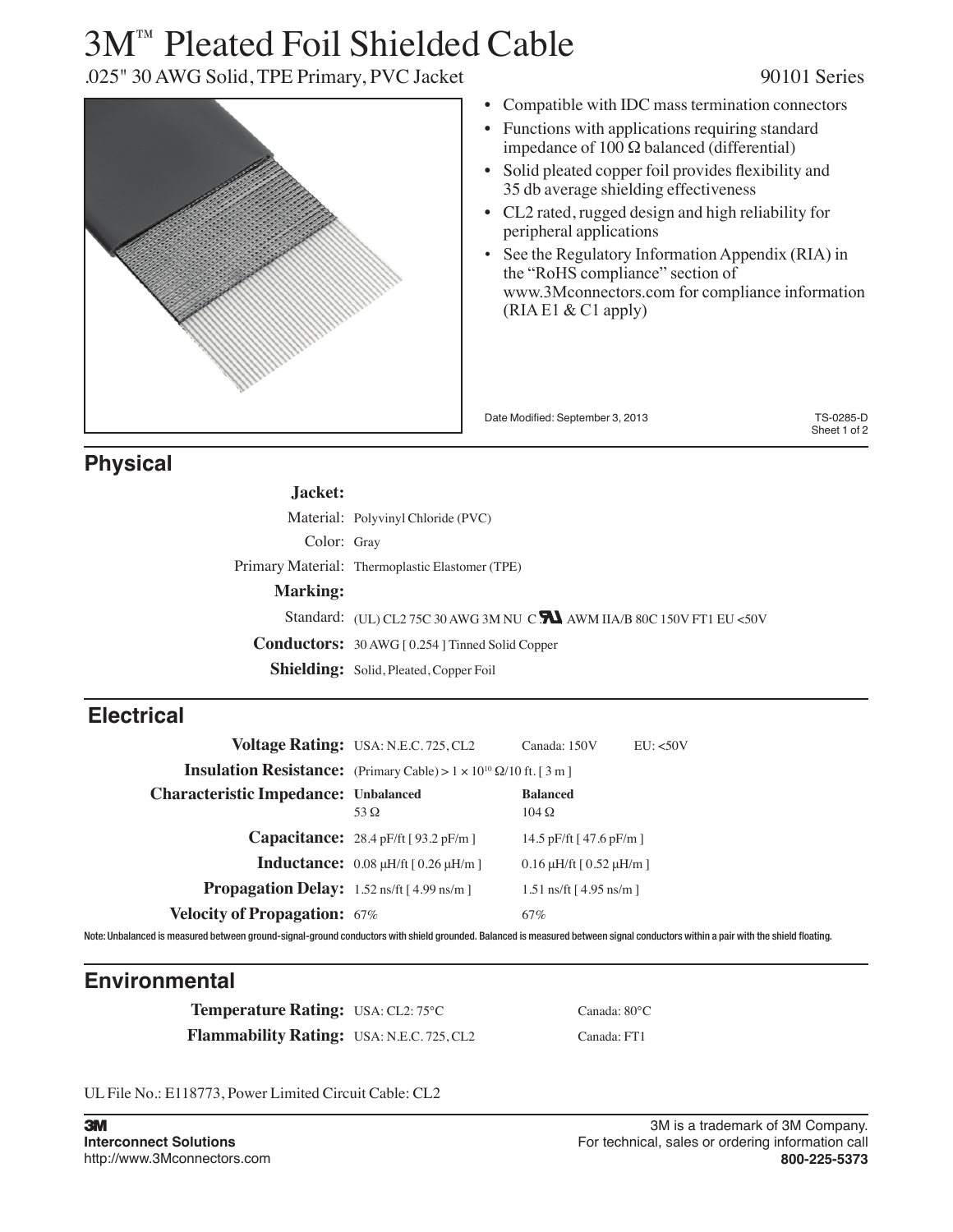# 3M™ Pleated Foil Shielded Cable

### .025" 30 AWG Solid, TPE Primary, PVC Jacket 90101 Series



#### 3 **Interconnect Solutions** http://www.3Mconnectors.com

3M is a trademark of 3M Company. For technical, sales or ordering information call **800-225-5373**